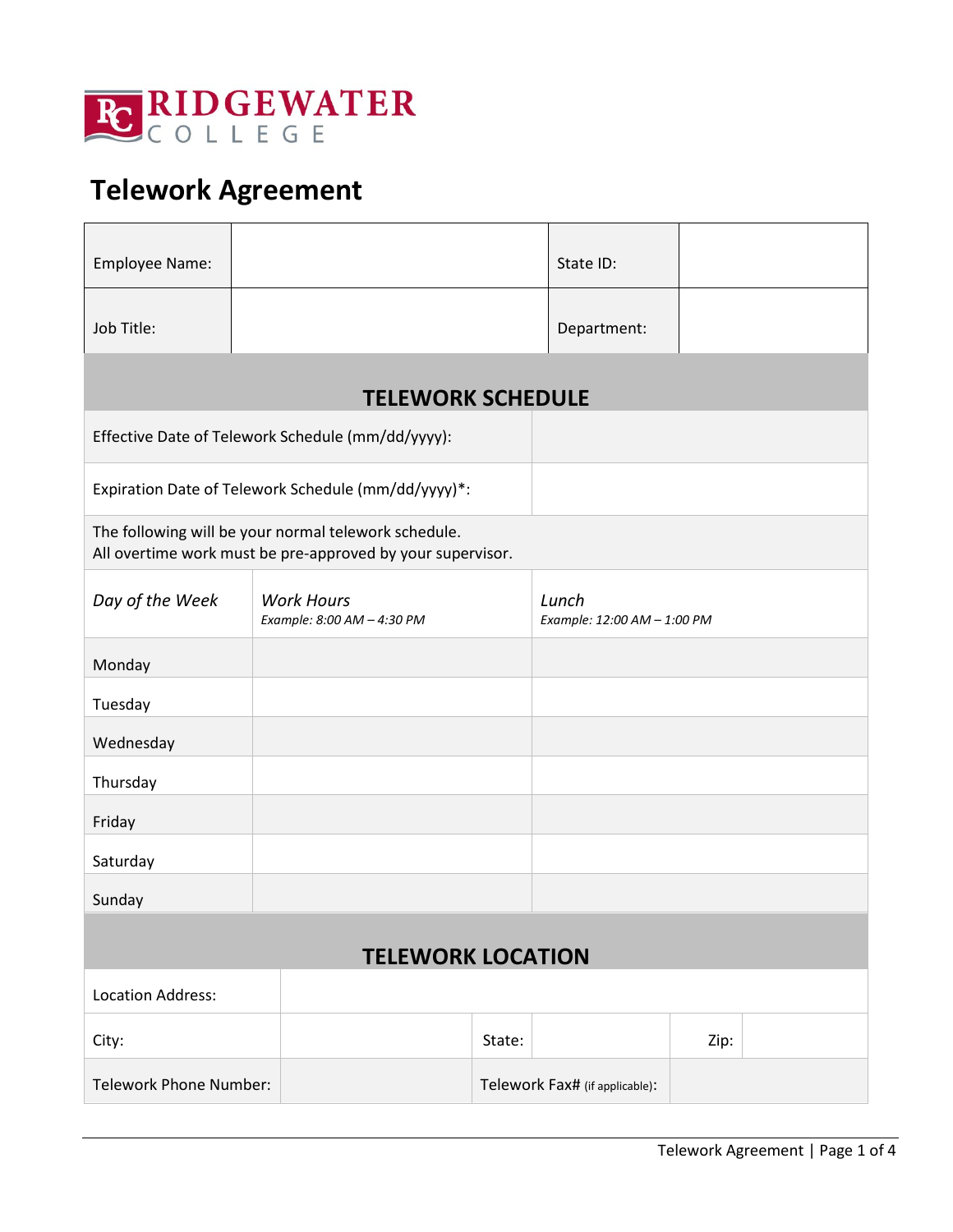# **PERSONAL ACTIVITIES**

Telework hours are regular work hours and may not be used for personal activities, including but not limited to dependent care or errands. Just as with regular work hours, teleworkers are expected to follow agency vacation and sick leave policies and procedures to request time off from Telework to engage in personal activities.

### **EQUIPMENT/SUPPLIES**

You are responsible for obtaining, maintaining, and protecting all state equipment and supplies for use during telework. You must follow normal supply procurement and expense reimbursement procedures for obtaining supplies (e.g. supervisor approval). All state-owned equipment and supplies must be returned when the Telework Agreement ends.

| Please list any state equipment and/or supplies to be used at the telework location. |                           |                      |  |  |  |
|--------------------------------------------------------------------------------------|---------------------------|----------------------|--|--|--|
| <b>Item Type</b>                                                                     | <b>Fixed Asset Number</b> | <b>Serial Number</b> |  |  |  |
|                                                                                      |                           |                      |  |  |  |
|                                                                                      |                           |                      |  |  |  |
|                                                                                      |                           |                      |  |  |  |
|                                                                                      |                           |                      |  |  |  |
|                                                                                      |                           |                      |  |  |  |
|                                                                                      |                           |                      |  |  |  |
|                                                                                      |                           |                      |  |  |  |

# **COMMUNICATION/AVAILABILITY**

You must be available and accessible during the telework schedule for customers, co-workers, and supervisors/managers.

*List communication expectations of teleworker. Include frequency or type of contact, process for requesting leave, contact during telework hours, expected response time, etc:* 

*(Example: 1) Maintaining availability during identified work hours; 2) Use College Outlook calendar to document appointments, meetings, workgroup interactions, project work; etc.)*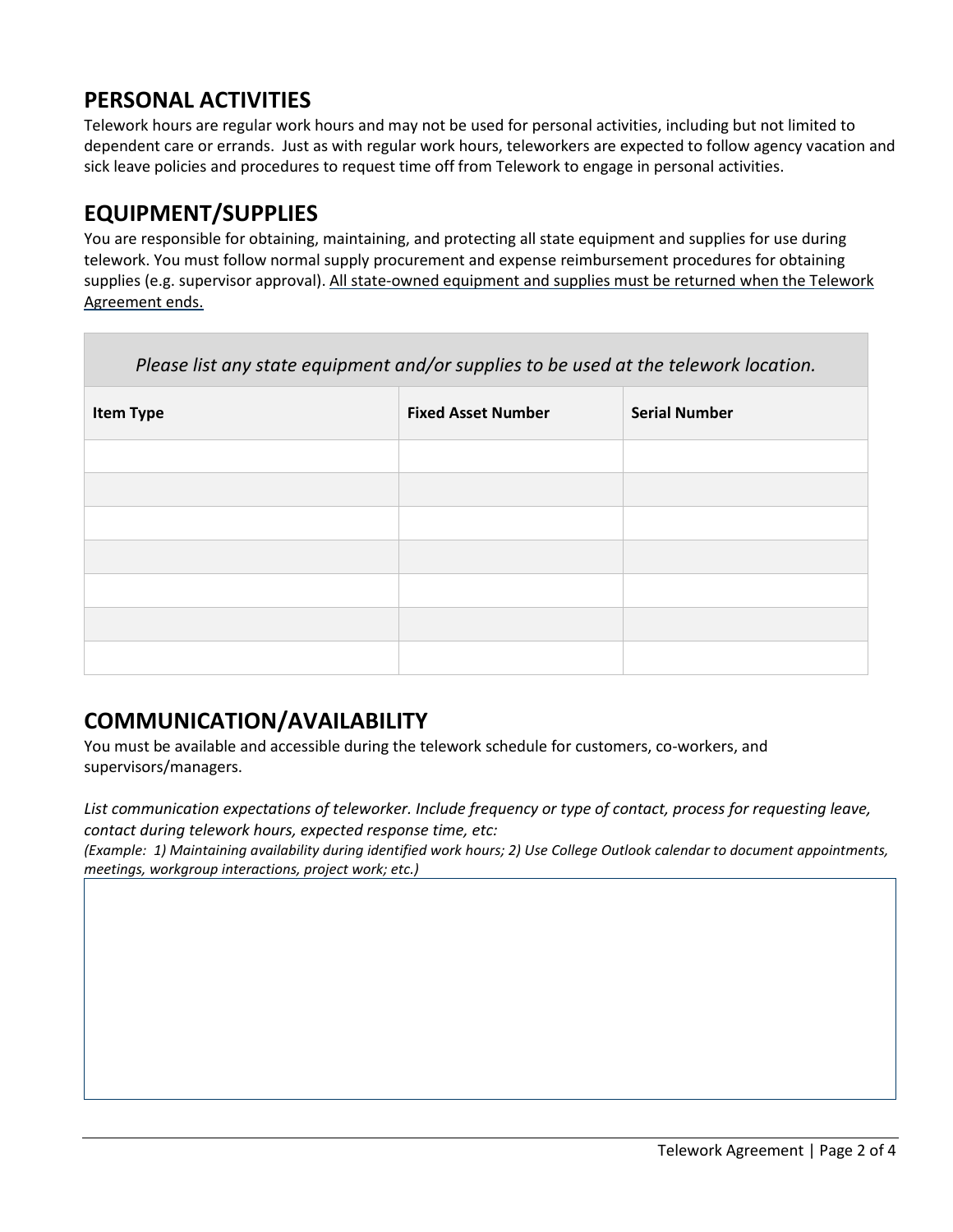### **WORK ASSIGNMENT**

*Typical assignment(s) to be completed by Employee at the remote work location:* 

#### **SPECIAL CONDITIONS**

*List any additional instructions, conditions, restrictions, or exceptions relating to this Telework Agreement:* 

# **AGENCY TELEWORK TERMS AND CONDITIONS**

- A. This Agreement in no way alters my employment relationship with the Ridgewater College or my obligation to observe all applicable campus rules, policies and procedures. All existing terms and conditions of employment, including but not limited to my position description, salary, benefits, vacation, leave and overtime remain the same as if I worked only at my regularly assigned place of employment.
- B. Your telework location is an extension of your assigned permanent/principal work location. As such, you are responsible for complying with all laws, rules, regulation, and policies regarding data practices and data privacy. You must safeguard data as to preserve the security of data as required by the Minnesota Government Data Practices Act and Agency policy. Current State of Minnesota data privacy training must be on file. If unsure, please review required training in Employee Self Service. scheduled work hours if necessary.
- C. The operational needs of Ridgewater College take precedence over this Teleworking Agreement. After being provided as much advance notice as possible, I must report to Ridgewater College on a scheduled telecommuting day when required by my supervisor.
- D. Only Ridgewater College approved and scanned software will be used for connecting with Ridgewater College's network from the remote worksite. I will follow all Ridgewater College information security rules, copyright laws and manufacturers' licensing agreements.